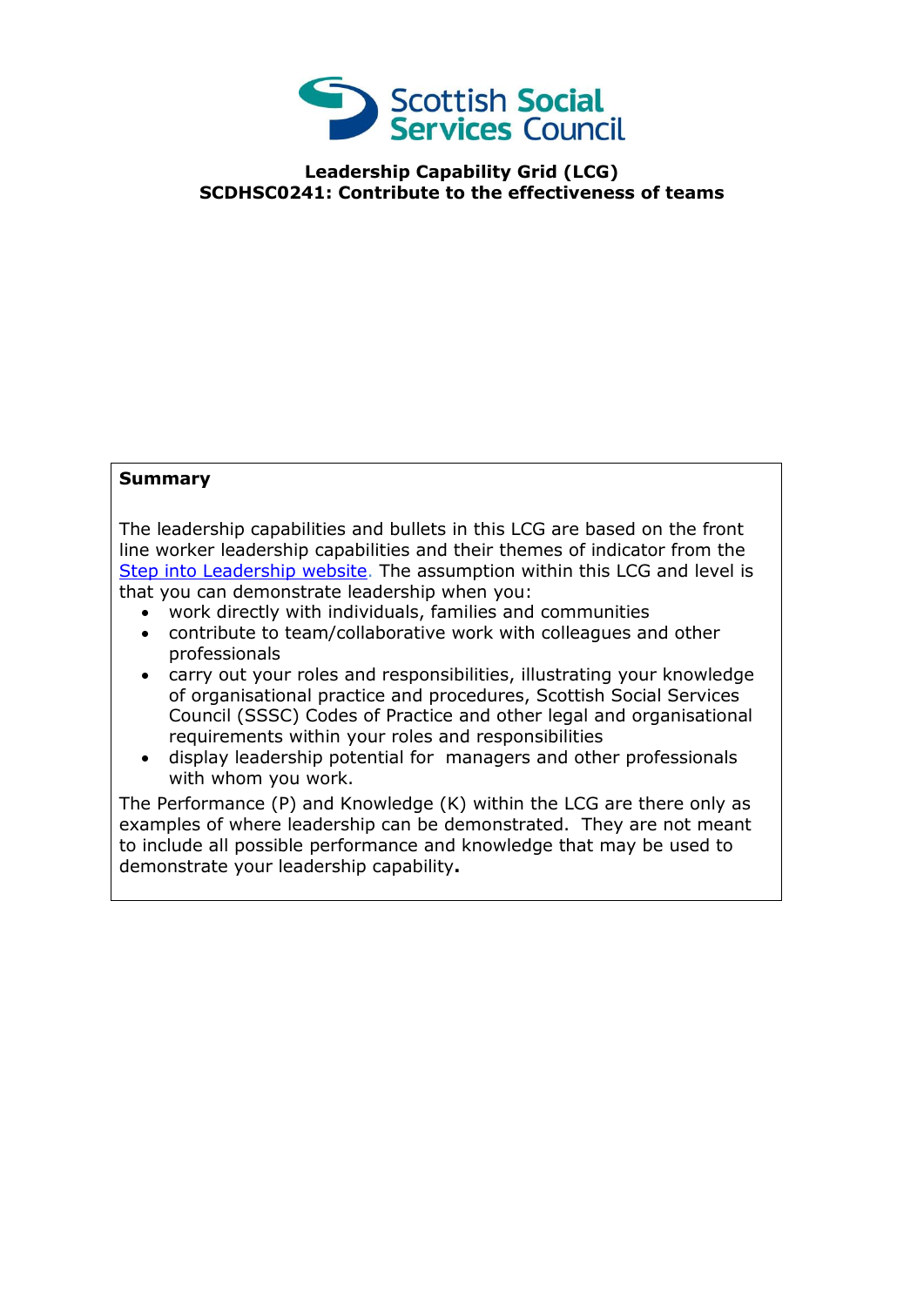

## **Leadership Capability Grid (LCG) SCDHSC0241: Contribute to the effectiveness of teams**

| Leadership<br>capabilities         | When contributing to effective teams you can demonstrate<br>leadership capabilities by:                                                                                                                                                                                                                                                                                                                                                                                                                                                                                                                                                                                                                                                  |
|------------------------------------|------------------------------------------------------------------------------------------------------------------------------------------------------------------------------------------------------------------------------------------------------------------------------------------------------------------------------------------------------------------------------------------------------------------------------------------------------------------------------------------------------------------------------------------------------------------------------------------------------------------------------------------------------------------------------------------------------------------------------------------|
| <b>Vision</b>                      | Providing a vision for individuals, families, communities, colleagues and<br>your organisation when you:<br>• See how best to make a difference when contributing to effective<br>teams(P3-5, 8, 11-16; K1-3, 5, 9, 10, 13, 17)<br>• Communicate and promote ownership of the vision when seeking<br>support to support the teams vision (P12, 15; K11) and working with<br>others (P3-5, 11-15; K18-21)<br>• Promote social service values working with the team to identify and<br>achieve its purpose and objective effectively ( $P3-5$ , 8, 11-15; K 1-5,<br>12, 13)<br>• See the bigger picture when demonstrating knowledge and practice of<br>organisational, local and national policies and procedures (P1 ; K1, 4,<br>14, 15) |
| Self-<br>leadership                | Displaying self leadership when you:<br>• Demonstrate and adapt leadership in response to the needs of the<br>team (P3-6, 8, 11, 12, 16, 17; K6, 7, 13, 18, 19) and overcoming<br>barriers (P11, 12; K3, 9-11, 20, 21)<br>• Improve own leadership by seeking advice (P12, 15; K11)<br>• Take intelligent risks when working with the team to achieve its<br>objectives (P3-5) and addressing issues (P11-15; $K3$ , 9-11, 13, 20,<br>21)<br>• Demonstrate and promote resilience when adapting practice and<br>overcoming barriers (P8, 11-16; K3, 9-11, 13, 20, 21)<br>• Challenge discrimination and oppression ( $K$ 1-3, 10)                                                                                                        |
| <b>Motivating</b><br>and inspiring | Motivating and inspiring others when you:<br>• Inspire people by personal example (P6, 8, 11, 12, 15-17; K6, 7, 12,<br>22, 23)<br>• Recognise and value the contribution of others (P3-5, 11, 12, 15; $K7$ ,<br>11, 13)<br>• Support the creation of a learning and performance culture (P11-17;<br>K3, 9-13, 17-23)                                                                                                                                                                                                                                                                                                                                                                                                                     |
| <b>Empowering</b>                  | Empowering people when you:<br>Enable leadership at all levels (P3-6, 9, 16; K2, 6, 9, 10, 13)<br>• Support the creation of a knowledge and management culture by<br>seeking and providing information to enable understanding (P3-5,<br>$12-15$ ; K11-13)<br>Promote professional autonomy (P6, 9, 11, 12, 16; K6, 12, 13, 17-<br>23)<br>• Involve people in development and improvement ( $P3-5$ , 11-15; K12,<br>22, 23)                                                                                                                                                                                                                                                                                                              |
| <b>Collaborating</b><br>and        | Collaborating and influencing when you:<br>• Promote partnership working (P3-5, 11-15; K7, 11, 12, 18)                                                                                                                                                                                                                                                                                                                                                                                                                                                                                                                                                                                                                                   |